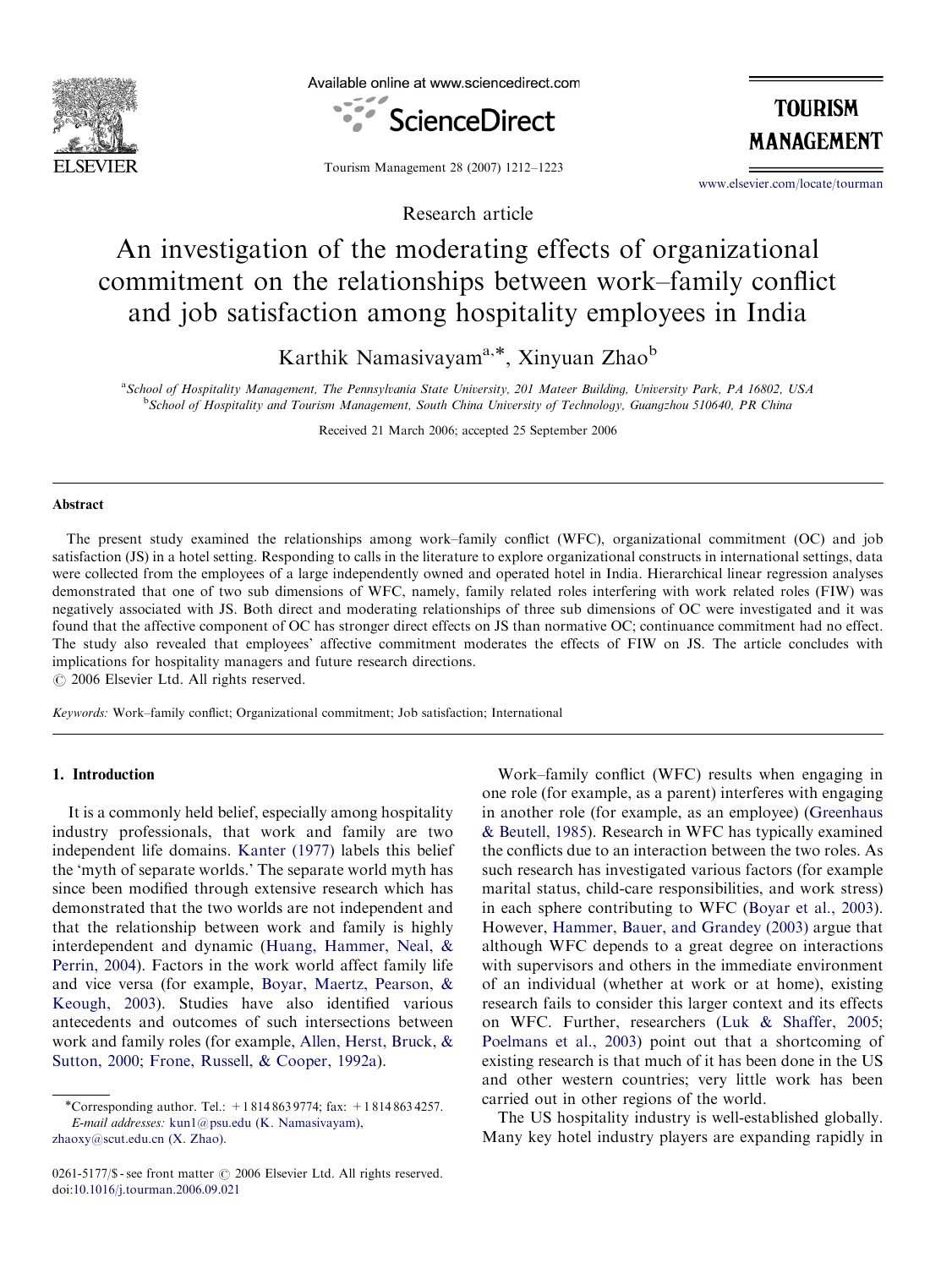the Asian markets, especially India and China [\(Anon](#page--1-0)[ymous, 2005](#page--1-0)). Over 20 percent of the 16 million rooms world-wide are now controlled by a dozen leading chains ([AH](#page--1-0) [& LA, 2006\)](#page--1-0). The AH&LA conference report also pointed to the need to consider the issue of human resources and its integration into the global expansion. As such it is important for US as well as international hospitality leaders to understand employment conditions in countries in which expansion is taking place if they are to obtain strategic advantages. While pragmatically important, understanding WFC in these countries will also help develop a more informed theory of WFC in a global context and provide researchers with a clearer understanding of the differences and similarities across nations.

Accordingly, the need for increased consideration of two issues, namely an international focus and attention to the employees' immediate work and organizational context, motivated this paper. Previous research has examined the relationships between WFC and various outcome variables in Jordan ([Karatepe & Baddar, 2006\)](#page--1-0), Northern Cyprus ([Karatepe](#page--1-0) & [Kilic, 2007](#page--1-0)), Turkey ([Karatepe & Sokmen,](#page--1-0) [2006](#page--1-0)), and among Hispanic employees in the US ([Nama](#page--1-0)[sivayam](#page--1-0) [& Mount, 2004](#page--1-0)). However, little work has been done in WFC in developing countries as well as the Indian context ([Karatepe & Kilic, 2007](#page--1-0); [Poelmans et al., 2003\)](#page--1-0). While there is some research exploring the nature of work–family relations in high-technology firms, financial services, manufacturing, and telecommunication organizations in India [\(Aryee, Srinivas,](#page--1-0) & [Tan, 2005;](#page--1-0) [Poster &](#page--1-0) [Prasad, 2005\)](#page--1-0), there is no study to our knowledge exploring WFC in the context of the hospitality industry in India. There is therefore a need to understand WFC in the Indian context not only because of globalization imperatives but also because of the nature of the hospitality industry. Authors have characterized the hospitality industry as a very stressful work environment offering low wages yet demanding long work hours contributing to employees' perceptions of WFC [\(Berta, 2002](#page--1-0)). Moreover, hospitality employees are expected to engage in a high degree of face-to-face interactions with consumers which leads to stress and potential WFC [\(Karatepe](#page--1-0) & [Sokmen, 2006\)](#page--1-0).

[Karatepe and Kilic \(2007, p. 2\)](#page--1-0) suggest that ''hotels and food service outlets are among the most stressful work environments for both managers and employees.'' Very important organizational outcomes of WFC such as job satisfaction, organizational commitment, intention to turnover, absenteeism, job performance, career satisfaction, and career success have been identified by researchers ([Allen et al., 2000](#page--1-0)). It is therefore important to understand the relationships between WFC and organizational outcomes in the context of the Indian hospitality industry.

As noted earlier, prior work has examined WFC in the hospitality context in several countries contributing to our understanding of the nature if WFC in diverse settings. In terms of the relationships among the variables, [Karatepe](#page--1-0) [and Sokmen \(2006\)](#page--1-0) examined the relationship of WFC to employees service recovery performance, job satisfaction and intentions to leave; [Karatepe and Baddar \(2006\)](#page--1-0) examined if WFC influenced family satisfaction, life satisfaction, and turnover intentions; [Karatepe and Kilic](#page--1-0) [\(2007\)](#page--1-0) examined if WFC has both direct and indirect effects via job performance, job satisfaction, and affective organizational commitment on turnover intentions; [Namasivayam and Mount \(2004\)](#page--1-0) tested the direct effects of WFC on job satisfaction and organizational commitment. The present study extends this body of work and examines the relationship between WFC and employees' job satisfaction; specifically, it is suggested that employees' commitment to their organization will moderate the effects of WFC on their job satisfaction. In sum, the relationship of WFC to job satisfaction (JS) and organizational commitment (OC) is explored in the Indian hospitality industry context in this paper. Data for the study were collected from a single hotel company in a southern Indian city. Fig. 1 provides the theoretical and conceptual model.

#### 2. Work–family conflict

Researchers have demonstrated that WFC is a twodimensional construct consisting of conflict arising when work roles interfere with family roles (WIF) and family related roles interfere with work related roles (FIW) ([Kossek](#page--1-0)



Fig. 1. Theoretical model. Notes: Affect. Commit = affective commitment; cont. = continuance; norm. = normative. All numbers refer to hypothesized relationships.